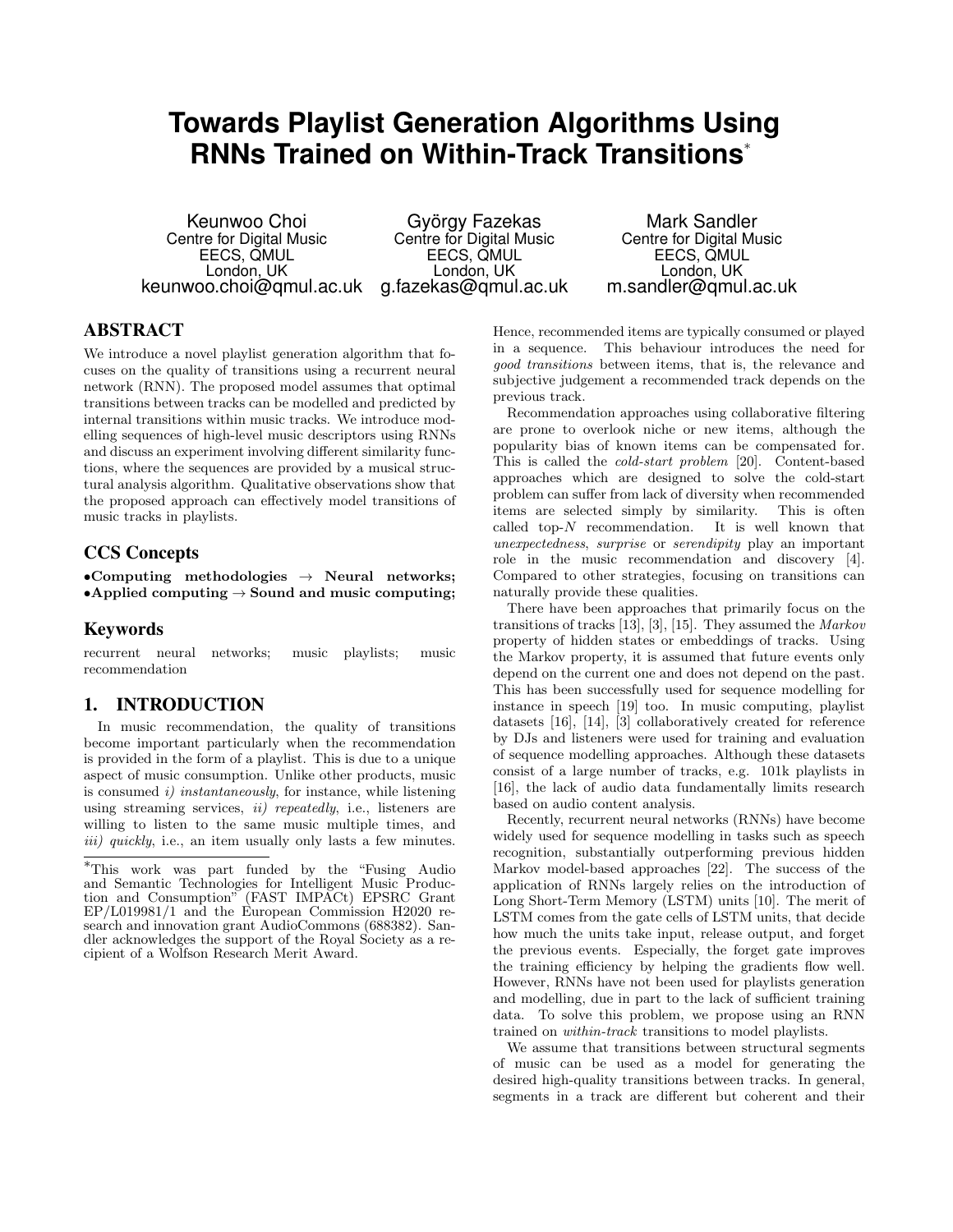

Figure 1: A block diagram of the proposed algorithm, (a,b) training of RNN and (c) prediction of a feature vector,  $x_{pred}$ .

musical features can be expected to match well in succession. This is due to the careful and intentional design by the composer. Using this approach, the number of transitions can easily outnumber that of existing playlist datasets, and therefore it enables to train an RNN model.

The rest of the paper is organised as follows. The proposed method is first described in Section 2. We then present experimental results and discussion in Section 3 and conclude in Section 4.

#### 2. THE PROPOSED MODEL

Figure 1 illustrates the procedure of dataset construction, as well as the training and prediction stages of the proposed algorithm. First, the training tracks are segmented and  $x_i$ , the features for each segments are extracted (Fig. 1a). Then an RNN of length  $N(N=3$  in the figure) is trained to learn the transitions of the sequence of feature vectors (Fig. 1b). When a seed track is provided, the features of the last N segments are extracted and fed into the trained RNN to predict the feature vector  $x_{pred}$  (Fig. 1c). The algorithm selects a track with a start segment that is most similar to  $x_{pred}$ .

#### 2.1 Structural Segmentation

Structural segmentation is a task aiming to find the boundaries of different segments or parts in music, e.g. intro, verse, bridge, chorus. The most common approach is to take advantage of self-similarity between frames of the track [9]. In the experiment, we used a basic and efficient method that is proposed in [9]. Although the results introduce some errors, the feature vector sequences that are based on the imperfect segmentation still approximate the information about how each feature changes along time in each track.

#### 2.2 Feature Extraction

The proposed algorithm can use feature extraction methods that are relevant to listeners' musical preferences and able to represent a musical segment. This includes estimated latent features from collaborative filtering [26], tags such as genre and emotion [7] or implicit features such as the weights of the last hidden layer of a neural network classifier [12]. Using explicit labels such as genre can facilitate explaining the behaviour of the algorithm, which is important for research and also to the listener.

In the experiment, an auto tagging algorithm in [5] is used to predict a 50-dimensional vector whose elements correspond to the probability of each tag. The tagging algorithm is based on deep convolutional neural networks and trained on Million Song Dataset [2]. It shows state-ofthe-art performance while the tags cover variety of categories such as genre, emotion, instrument, and era. Although some of the tags such as genre typically characterise the entire music track, they are not necessarily constant over the whole track.

#### 2.3 RNN Model

The goal of RNN training is to predict the feature of the following track  $(x_{pred})$  that maintains consistency and fluctuations, i.e., a certain variation over the features. To this end, a 2-layer RNN with 512 hidden units is employed. LSTM units [10] are used as they show state-of-the-art performance among RNN variants for several sequence modelling tasks [11].

#### 2.4 Similarity Measure

A similarity measure is necessary to find the subsequent track using the feature vector predicted by the RNN. The similarity metric directly affects the properties of the generated playlists and therefore it should be carefully selected. Using the cosine distance may compensate for the popularity bias and result in recommending more niche items [23]. The Discounted Cumulative Gain (DCG) turned out to be effective in our experiment.

DCG is a weighted version of Cumulative Gain (CG). CG is designed to measure ranking quality of a retrieved list and  $DCG$  weights on the top- $N$  relevant items by  $discounting$ lower relevant items. Applying this measure was motivated by the type of feature extraction algorithm we use. The extracted feature is a vector of probabilities of each tag and tags with large probabilities should be weighted more than the others to facilitate maintaining the consistency of the generated playlists. Because DCG weights high-ranking elements more, it can theoretically work better.

# 3. RESULTS AND DISCUSSION

#### 3.1 Configurations

For training, we used a private dataset with 28,430 commercial tracks of modern popular music including Rock, Hip-Hop, and Jazz. We used 7,880 tracks from the ILM10k dataset for testing [21] [1].

The segmentation is performed using [9], which is implemented in [18]. As mentioned in Section 2, an automatic tagging algorithm was used as a feature extractor [5]. An RNN with a length of 50 is trained. We compared DCG with the cosine distance and the  $l_2$  norm for computing similarity. Audio processing and RNN are implemented using librosa [17], Keras [6], and Theano [25].

Figure 2 shows the transitions of feature vectors in three playlists given the same seed track but different similarity metrics. The seed track is represented by a 7-by-50 matrix, i.e., 7 segments of the track. White horizontal lines indicate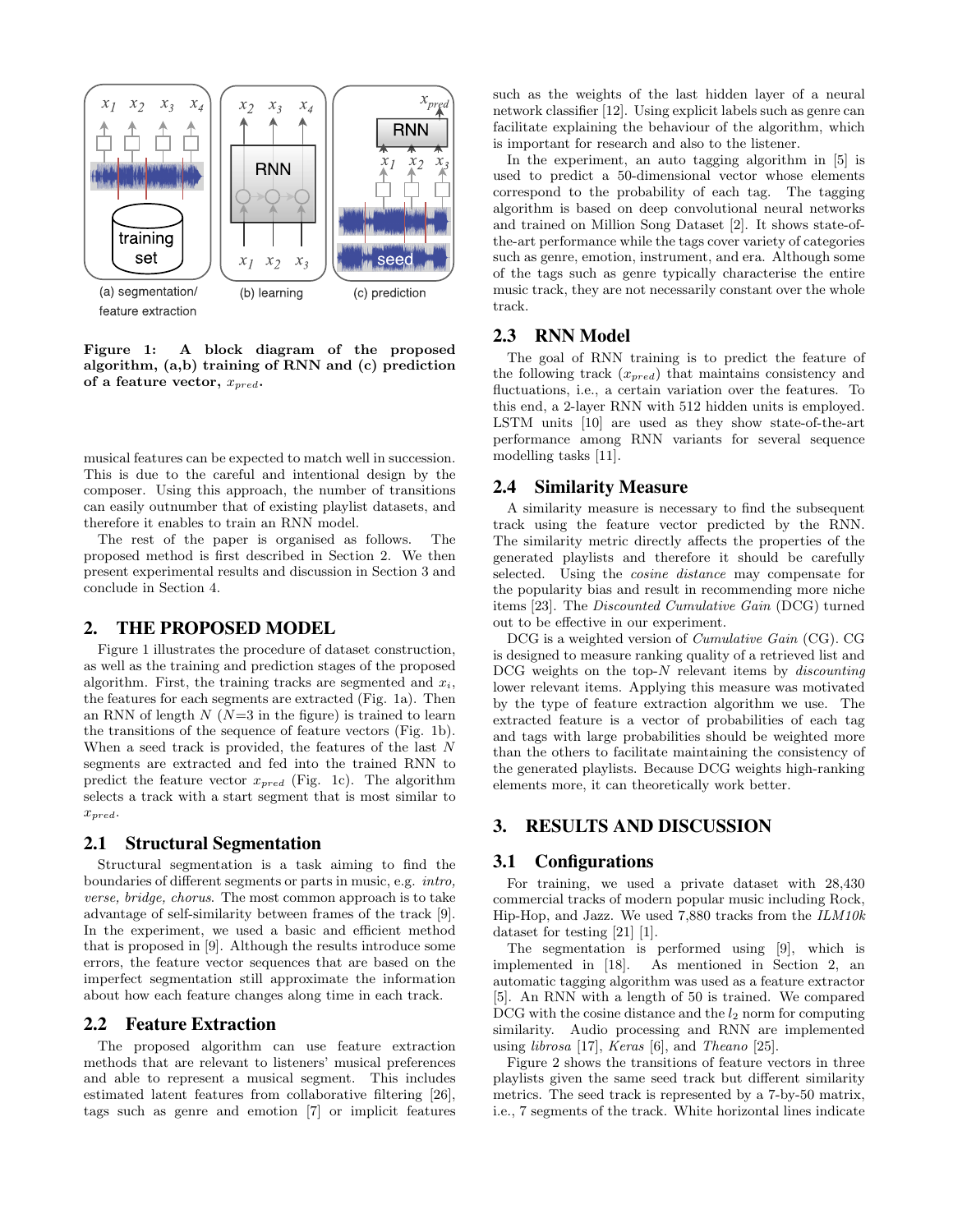

Figure 2: Transitions of feature vectors by cosine distance,  $l_2$ , and DCG on left, centre, and right, respectively. Y-axis is time (top to bottom) and x-axis refers to the 50 feature dimensions. The first track (topmost feature vectors) is the seed.

beginnings and ends of each track. The predicted feature vectors (1-by-50) are illustrated in between.

The figure helps to explain several aspects of qualitative observations by the authors while listening to the generated playlists.

#### 3.2 Discussions

First, we found both consistency and fluctuations in the extracted features within tracks. In general, several features show consistently large (blue) and small (red) values, while the other features vary. It supports the selection of feature extraction algorithm.

However, there are still rooms for further improvements. For example, whitening of each feature dimension can be adopted to compensate the prior distributions of each feature. Although RNNs are able to adapt to such differences, the similarity measure may be affected from such pre-processing.

Second, the transitions usually successfully keep the coherence within playlists as demonstrated by the figure. However, we noticed that the model is prone to missing overall similarity in long playlists. It may be related to the observation that the trained RNN occasionally predicts a vector that does not have near neighbours. It means the selected track is not similar enough to the predicted vector, which may result in an undesirable or suboptimal transition.

This may first be due to the short lengths of segments in the training data. The majority of training tracks have fewer segments (90% of the training tracks has less than 17 segments), therefore the long-term dependency may not be learnt and the prediction may be dominated by short-term features.

In future work, training with longer sequences such as concatenated features of tracks from sequences in an albums, setlists or curated playlists may be used to help learning better transitions. It can be also a typical behaviour of RNNs. Although RNNs generally model the long-term

dependency of sequences, in many cases, RNNs have shown a behaviour puts more emphasis on recent inputs rather than older ones.

However, the problem seems to be partly resolved when DCG is used as the similarity measure as discussed alongside out last set of observations.

Third, DCG provides more coherent playlists compared to the cosine distance and  $l_2$ -norm. This phenomenon is found not only in the sequences corresponding to Figure 2 but also in other playlists. This can be explained as follows. In each track, there are consistently strong, consistently weak, and fluctuating features. This pattern, especially the consistencies, can be easily learned by the RNN and the consistent features are maintained in the predictions. Finally, DCG prioritises the features that are large in predictions, resulting in successfully finding a track with those consistently large features. This improves the coherence of the resulting playlists.

#### 4. CONCLUSION

In this paper, we proposed a novel algorithm for playlist generation that relies on learning desirable musical qualities from within-track transitions between musical segments. The proposed combination of an RNN, within-track structure and DCG showed an encouraging result. Withintrack structures showed the consistency and dynamics that are assumed in playlists. An RNN model learnt the feature sequences and its predictions are successfully used for the selections of following tracks. Different similarity measures resulted in different playlists.

Future work will investigate advanced architectures such as bidirectional RNNs [24] and more formal assessments. Using bidirectional RNNs can be used to create playlists that have more constraints e.g. start and end tracks [8] and steerability [14]. Formal assessments will include subjective measurement e.g. satisfaction and objective measures with regards to consistency, fluctuations and diversity.

### 5. REFERENCES

- [1] Allik, A., Fazekas, G., Barthet, M., and SALDLER, M. myMoodplay: an Interactive Mood-based Music Discovery App. In Proc. of the 2nd Web Audio Conference (WAC), April 4-6, 2016, Atlanta, Georgia. (2016).
- [2] Bertin-Mahieux, T., Ellis, D. P., Whitman, B., and Lamere, P. The million song dataset. In Proceedings of the 12th International Society for Music Information Retrieval Conference, ISMIR 2011, Miami, Florida, USA, October 24-28, 2011 (2011), pp. 591–596.
- [3] CHEN, S., MOORE, J. L., TURNBULL, D., AND Joachims, T. Playlist prediction via metric embedding. In Proceedings of the 18th ACM SIGKDD international conference on Knowledge discovery and data mining (2012), ACM.
- [4] CHOI, K., FAZEKAS, G., AND SANDLER, M. Understanding music playlists. In Proceedings of the ICML 2015: Machine Learning for Music Discovery Workshop (2015), ICML.
- [5] Choi, K., Fazekas, G., and Sandler, M. Automatic tagging using deep convolutional neural networks. In Proceedings of the Conference on